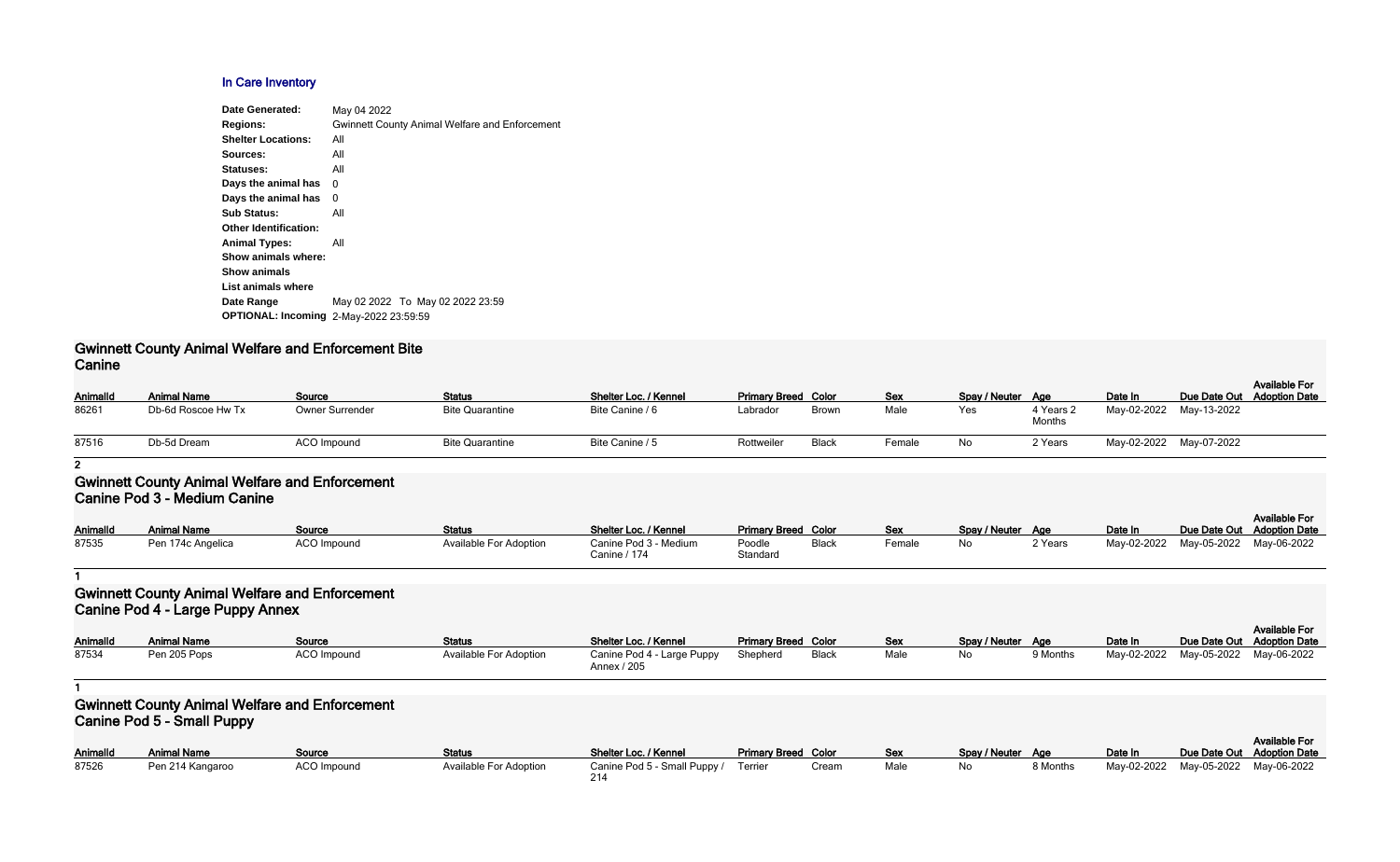| 87533 | Pen 219c Ursula | ACO Impound            | <b>Available For Adoption</b> | Canine Pod 5 - Small Puppy / Shih Tzu<br>219 |                    | Cream        | Female | No  | 6 Years  | May-02-2022 May-05-2022 May-06-2022 |  |
|-------|-----------------|------------------------|-------------------------------|----------------------------------------------|--------------------|--------------|--------|-----|----------|-------------------------------------|--|
| 87540 | Pen 216 Angel   | <b>Owner Surrender</b> | Available For Adoption        | Canine Pod 5 - Small Puppy /<br>216          | German<br>Shepherd | <b>Brown</b> | Female | ves | 12 Weeks | May-02-2022 May-02-2022 May-04-2022 |  |

**3**

# **Gwinnett County Animal Welfare and Enforcement Canine Pod 5 - Small Puppy Annex**

| Animalld | <b>Animal Name</b> | Source      | <b>Status</b>                 | Shelter Loc. / Kennel                     | <b>Primary Breed Color</b> |              | <b>Sex</b> | Spay / Neuter Age |         | Date In                             | <b>Available For</b><br>Due Date Out Adoption Date |
|----------|--------------------|-------------|-------------------------------|-------------------------------------------|----------------------------|--------------|------------|-------------------|---------|-------------------------------------|----------------------------------------------------|
| 87520    | Pen 222 Ashley     | ACO Impound | <b>Available For Adoption</b> | Canine Pod 5 - Small Puppy<br>Annex / 222 | Terrier                    | <b>Black</b> | Female     | <b>No</b>         | 8 Weeks | May-02-2022 May-05-2022 May-06-2022 |                                                    |
| 87542    | Pen 213            | ACO Impound | Available For Adoption        | Canine Pod 5 - Small Puppy<br>Annex / 213 | Chihuahua                  | White        | Male       | No.               | 7 Years | May-02-2022 May-05-2022 May-06-2022 |                                                    |

#### **2**

# **Gwinnett County Animal Welfare and Enforcement Holding Feline**

| Animalld | <b>Animal Name</b> | Source             | <b>Status</b>          | Shelter Loc. / Kennel | <b>Primary Breed Color</b>     |       | <b>Sex</b> | Spay / Neuter Age |                     | Date In                             | Due Date Out Adoption Date | <b>Available For</b> |
|----------|--------------------|--------------------|------------------------|-----------------------|--------------------------------|-------|------------|-------------------|---------------------|-------------------------------------|----------------------------|----------------------|
| 87519    | Ch7 Jelly Bean     | <b>ACO Impound</b> | Available For Adoption | Holding Feline / 7    | Domestic<br><b>Medium Hair</b> | Tabby | Female     | Yes               | 7 Weeks<br>(approx) | May-02-2022 May-02-2022 May-04-2022 |                            |                      |

#### **1**

## **Gwinnett County Animal Welfare and Enforcement Neglect Feline/ Maternity**

| <b>AnimalId</b> | <b>Animal Name</b> | Source      | <b>Status</b>                       | Shelter Loc. / Kennel                              | <b>Primary Breed Color</b> |              | <b>Sex</b> | Spay / Neuter Age |         | Date In                 | Due Date Out Adoption Date | <b>Available For</b> |
|-----------------|--------------------|-------------|-------------------------------------|----------------------------------------------------|----------------------------|--------------|------------|-------------------|---------|-------------------------|----------------------------|----------------------|
| 87518           | Nf-28 Phish Food   | ACO Impound | Awaiting Vet Exam / Health<br>Check | Neglect Feline/ Maternity / 28                     | Domestic<br>Medium Hair    | <b>Black</b> | Female     | No.               | 7 Weeks | May-02-2022 May-02-2022 |                            |                      |
| 87527           | Nf-10              | ACO Impound | Awaiting Vet Exam / Health<br>Check | Neglect Feline/ Maternity / 10 Domestic Short Grey |                            |              | Unknown    | Unknown           |         | May-02-2022 May-05-2022 |                            |                      |

## **2**

# **Gwinnett County Animal Welfare and Enforcement Sick Canine Annex**

| VALIIIV / VIIIVA |                    |                    |                        |                        |                            |           |            |                   |                         |                            |                      |
|------------------|--------------------|--------------------|------------------------|------------------------|----------------------------|-----------|------------|-------------------|-------------------------|----------------------------|----------------------|
|                  |                    |                    |                        |                        |                            |           |            |                   |                         |                            | <b>Available For</b> |
| <b>AnimalId</b>  | <b>Animal Name</b> | Source             | <b>Status</b>          | Shelter Loc. / Kennel  | <b>Primary Breed Color</b> |           | <b>Sex</b> | Spay / Neuter Age | Date In                 | Due Date Out Adoption Date |                      |
| 87528            | $Sd-1$             | <b>ACO Impound</b> | <b>Awaiting Triage</b> | Sick Canine Annex / 17 | Labrador                   | Tri Color | Male       | Unknown           | May-02-2022 May-05-2022 |                            |                      |

**1**

# **Gwinnett County Animal Welfare and Enforcement Sick**

| Feline          |                      |             |                                     |                       |                                           |            |                   |         |                         |                                                    |
|-----------------|----------------------|-------------|-------------------------------------|-----------------------|-------------------------------------------|------------|-------------------|---------|-------------------------|----------------------------------------------------|
| <b>AnimalId</b> | <b>Animal Name</b>   | Source      | <b>Status</b>                       | Shelter Loc. / Kennel | <b>Primary Breed Color</b>                | <b>Sex</b> | Spay / Neuter Age |         | Date In                 | <b>Available For</b><br>Due Date Out Adoption Date |
| 87529           | Sf-8 Chocolate Chip  | ACO Impound | Awaiting Vet Exam / Health<br>Check | Sick Feline / 8       | Domestic Short Brown Tabby Male<br>Hair   |            | No.               | 7 Weeks | May-02-2022 May-02-2022 |                                                    |
| 87530           | Sf-8 Cookies N Cream | ACO Impound | Awaiting Vet Exam / Health<br>Check | Sick Feline / 8       | Domestic Short Brown Tabby Female<br>Hair |            | No                | 7 Weeks | May-02-2022 May-02-2022 |                                                    |